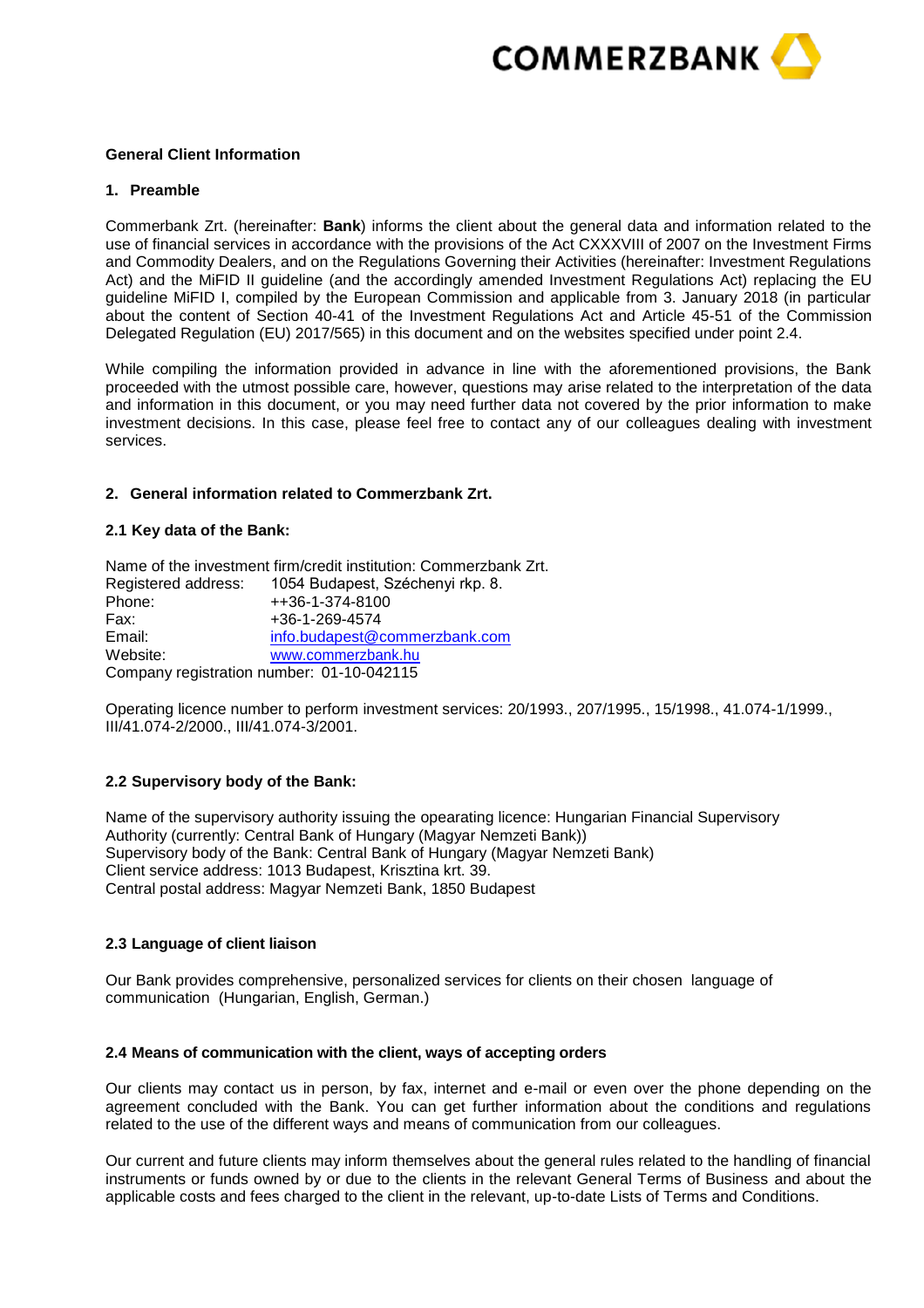The general terms of business and the general terms of contract of the Bank related to investment services and auxiliary services ("General Terms of Business"), the Execution Policy defined in the Investment Regulations Act, the Conflict of Interest (incompatibility) Policy, and the Treasury Product Information can be found besides the centre of the Bank on our webpage at the following addresses:

General Terms of Business:

[www.commerzbank.hu](http://www.commerzbank.hu/) under "Terms", "Treasury/MIFID", as "Terms of Business and General Terms and Conditions for Investment Services and Ancillary Services"

Execution Policy: [www.commerzbank.hu](http://www.commerzbank.hu/) under "Terms", "Treasury/MIFID", as "Execution Policy"

Conflict of Interest (incompatibility) Policy [www.commerzbank.hu](http://www.commerzbank.hu/) under "Terms", "Treasury/MIFID", as "Global Conflicts of Interest Policy"

Treasury Product Information:

[www.commerzbank.hu](http://www.commerzbank.hu/) under "Terms", "Treasury/MIFID", as "Treasury Products and Services"

Standardised cost information for derivative instruments:

Derivative FX transactions

[www.commerzbank.hu](http://www.commerzbank.hu/) under "Terms", "Treasury/MIFID", "Standardised cost information for derivative instruments" as "Information on FX derivative transactions"

Interest rate derivatives

[www.commerzbank.hu](http://www.commerzbank.hu/) under "Terms", "Treasury/MIFID", "Standardised cost information for derivative intsruments" as "Information on Interest Rate Derivatives"

# **3. Client classification/categorization information**

Clients investing in financial instruments do not have an equal level of knowledge and experience about the instruments and the related risks, therefore, they are entitled to different levels of protection, which is guaranteed by the investment firms through **classification into** three, pre-defined **categories**:

- Retail Clients;
- Professional Clients;
- Eligible Counterparties.

The Investment Regulations Act defines on an item-by-item basis, which criteria a client shall meet to fall into the aforementioned categories. The Bank always classifies the contracting party before providing the investment services, if the client has not been classified yet according to the register of the Bank.

The Bank notifies the new clients and the existing clients reclassified under the provisions of Directive 2014/65/EU in writing, if they are classified as Retail Clients, Professional Clients or Eligible Counterparties under the aforementioned Directive.

# **3.1. Retail Client**

Every client (company or institution), who is not classified as a Professional Client. Retail Clients shall be provided with the most detailed information, this category sets the most sophisticated information obtaining and provision requirements.

The Bank does not enter into contract with individuals since 1 July 2011, old clients are served according to the applicable legal requirements and contractual terms. In line with this business policy decision, the Bank does not sell products subject to the Investment Regulations Act for individual clients.

# **3.2. Professional Client**

Professional Clients have a deeper understanding and experience related to investment services and products. The depth and amount of information (as specified by the provisions of the agreement concluded with them)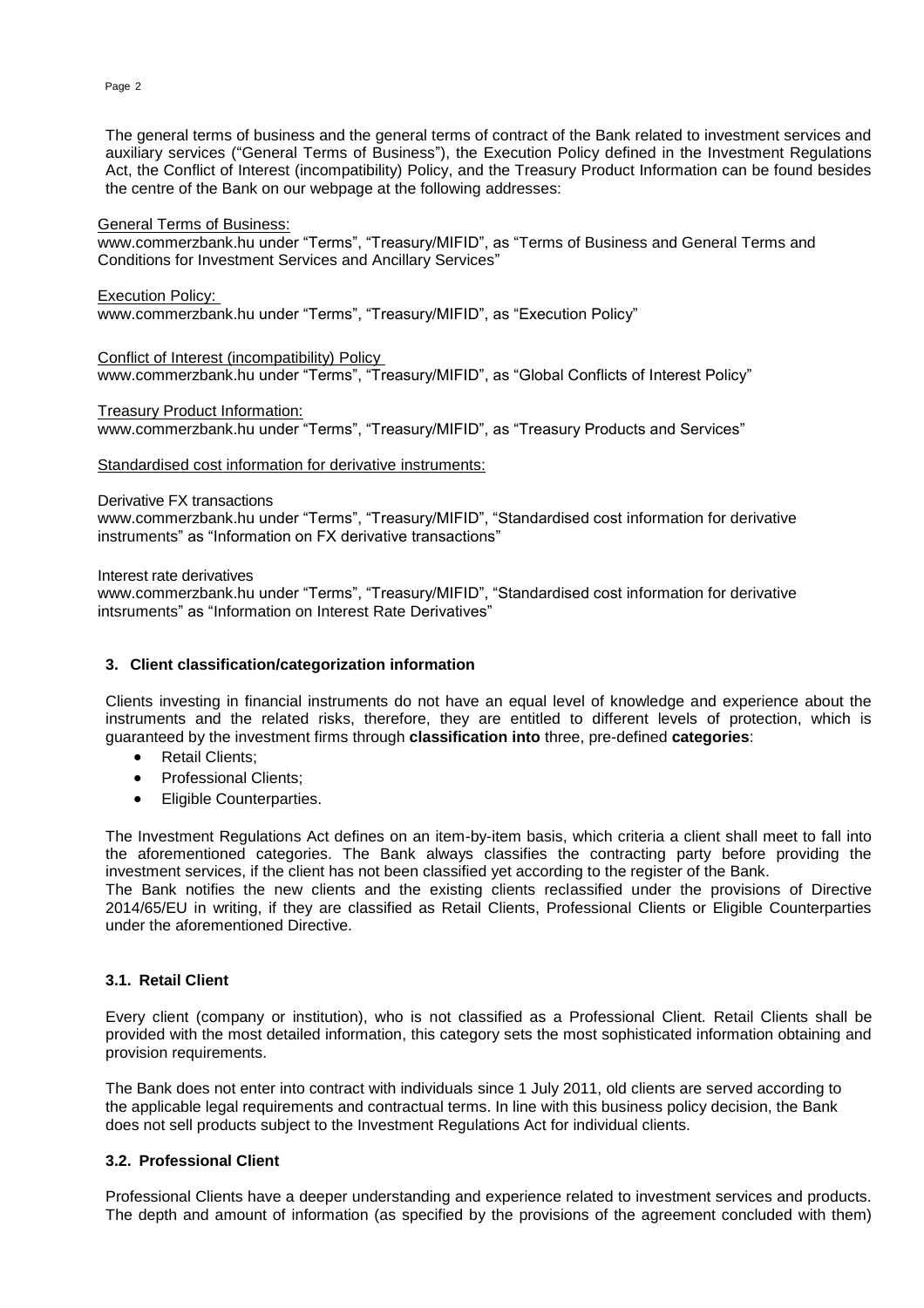provided for them is more limited than for Retail Clients.

The following entities may be classified as Professional Clients:

- □ an investment firm,
- □ a commodity dealer,
- $\Box$  a credit institution.
- $\Box$  a financial institution,
- $\Box$  an insurance company,
- $\Box$  an investment fund and an investment fund manager, and
- $\Box$  a collective investment company,
- $\Box$  a venture capital fund and a venture capital fund manager,
- $\Box$  a private pension fund and a voluntary mutual insurance fund,
- $\Box$  a body providing clearing or settlement services,
- □ a central depository,
- $\Box$  an institution for occupational retirement provision,
- $\Box$  all other companies which are recognized as such by the country in which they are established,
- $\Box$  the preferential companies which meet at least two of the following three criteria, relying on the last audited accounting report, and calculated according to the official MNB exchange rate in effect on the balance sheet date:
	- o the balance sheet total is at least twenty million euros,
	- o the annual net turnover is at least forty million euros,
	- o they have at least two million euros in own funds,
- $\Box$  a local company, which
	- regarding the financial instrument defined under Section 6, point I) of the Investment Regulations Act or the derived financial instrument related to it and defined under Section 6, a person, who trades with the given financial instrument in order to meet or related to their obligations defined in the Act CCXVII of 2012 on the participation in the scheme for greenhouse gas emission allowance trading within the Community and in the implementation of the Effort Sharing Decision,
	- regarding the derived energy transaction defined under Section 6, points e)-g), j) and k) of the Investment Regulations Act, a person, who trades with natural gas or electricity according to the Gas Supply Act and the Electricity Act,
- D preferential bodies as specified below:
	- o the central government of any EEA Member State,
	- o the regional governments and local authorities of any EEA Member State,
	- $\circ$  ÁKK Zrt. and similar public bodies of other EEA Member States charged with the management
	- o of public debt,
	- o the MNB, and the central bank of any EEA Member State and the European Central Bank,
	- o the World Bank,
	- o the International Monetary Fund,
- all other persons and bodies principally engaged in investment service activities, including special purpose entities

# **3.3. Eligible Counterparty**

A limited group of Professional Clients are Eligible Counterparties. According to Investment Regulations Act credit institutions, investment fund managers, insurance companies and certain enterprises meeting the criteria specified by law are classified as Eligible Counterparties. The depth and amount of information (as specified by the provisions of the agreement concluded with them) provided for them is the most limited.

The following clients may be classified as Eligible Counterparties. Eligible Counterparties is a category with a lower level of investor protection and (based on a separate agreement) information provision obligation within the scope of receiving and transmitting client orders, execution of orders on behalf of clients, own account trading investment services and related auxiliary services as defined under Section 5(1)a)-c) of the Investment Regulations Act :

- a) company defined under Point 3 a)-m) of the General Terms of Business,
- b) preferential company defined under Point 3 of the General Terms of Business,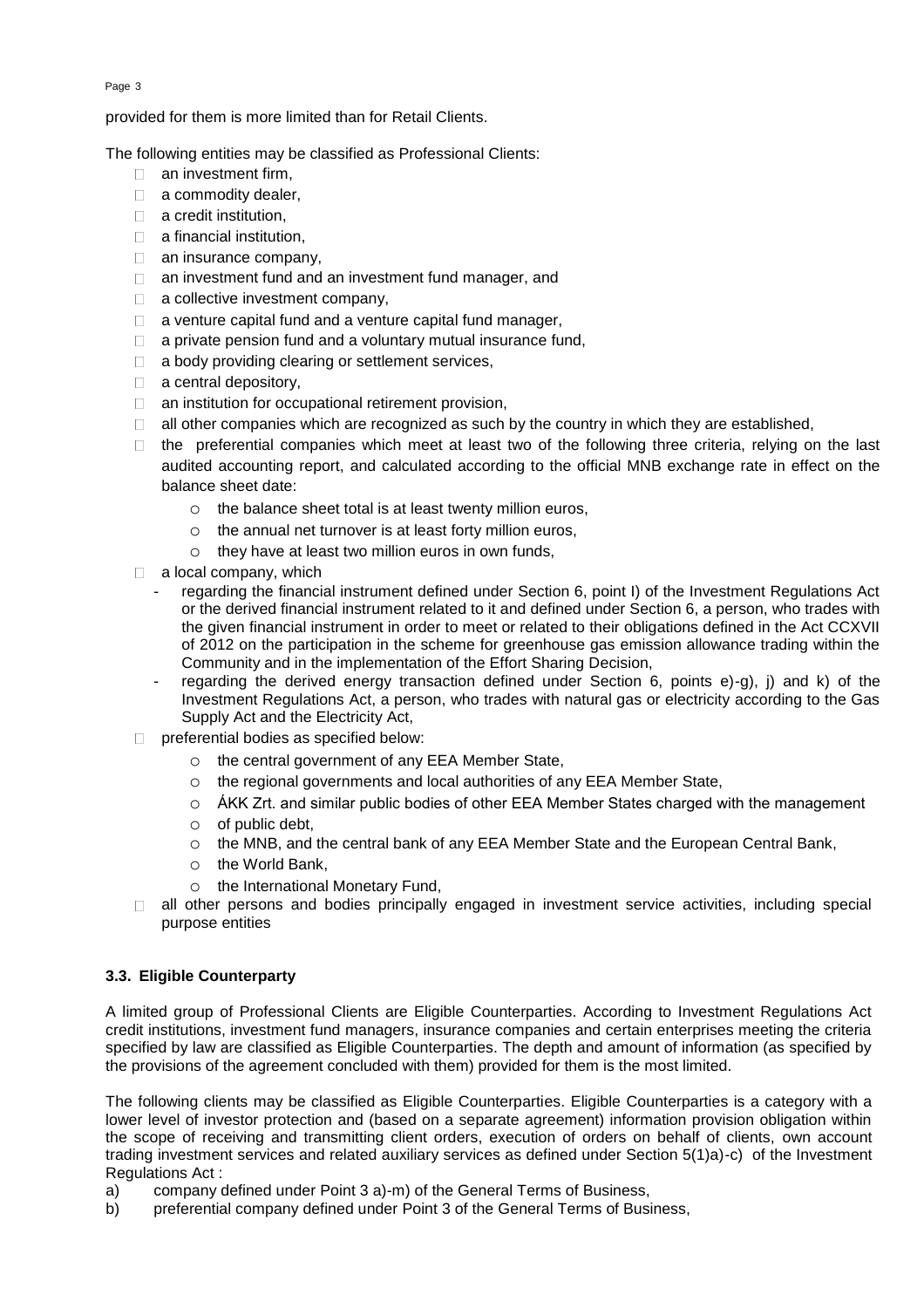# c) preferential institution defined under Point 3 of the General Terms of Business,

d) the company, which are recognized as such by the country in which they are established.

# **3.4. Reclassification into another category**

Being classified as a Retail Client provides the highest level of investor protection for the client. Retail Clients may be reclassified as Professional Clients, however, a Retail Client may never become an Eligible Counterparty. The Bank may provide a Professional Client classification upon the explicit, written request of the Retail Client, if this Retail Client meets two out of the three requirements specified by law. Please note that in case of Professional Clients and compared to Retail Clients, the Bank has a more limited investor protection and (based on a separate agreement) information provision obligation related to the obligation to provide information prior to and following the execution of the order. The request submitted by the client does not automatically result in reclassification, that depends on the decision of the Bank.

A Retail Client may ask to be treated as a Professional Client related to all financial instruments, if they meet at least two of the following three requirements:

- **i.** in the one year prior to the day of the request, they conducted ten transactions per quarter on average, which are worth 40 000 euros each or 400 000 euros in total in the given year calculated based on the official foreign exchange rate issued by the National Bank of Hungary and valid on the day of the execution of the transaction,
- **ii.** their financial instrument portfolio and deposit portfolio together exceeds 500 000 euros calculated based on the official foreign exchange rate issued by the National Bank of Hungary and valid on the day prior to the submission of the request,
- **iii.** they have an employment relationship or other legal relationship for work for at least on year continuously or within five years prior to the examination of the criteria for one year and have a position at
	- o an investment firm,
	- o a commodity dealer,
	- o a credit institution,
	- o a financial institution,
	- o an insurance company,
	- o an investment fund manager,
	- o a collective investment company,
	- o a venture capital fund manager,
	- o a private pension fund,
	- o a voluntary mutual insurance fund,
	- o a body providing clearing or settlement services,
	- o a central depository,
	- o an institution for occupational retirement provision,
	- o a central counterparty or
	- o a stock exchange,

which presumes knowledge related to the financial instrument and investment services included in the contract concluded between the investment firm and the client.

A Professional Client is a client, who has sufficient experience, knowledge and expertise to make their own investment decisions and assess the related risks. Every individual and organization qualifies as a Professional Client, which are listed under this category in the law.

Upon the explicit request of the Professional Client or – if the Professional Client classification process was initiated by the Bank – based on their explicit consent the Bank provides the same conditions as for Retail Clients during their investment services and auxiliary investment services. In this case, the Bank classifies the client as Retail Client and proceeds with the related provisions for Retail Clients. The client shall submit the request in writing and the request shall include that the client qualifies as a Professional Client and requests reclassification and the application of rules for Retail Clients in connection with all financial instruments and transaction types. The Bank informs the clients by recorded delivery about their rights related to the request of reclassification and the consequences of the different classification limiting the level of client protection.

#### Page 4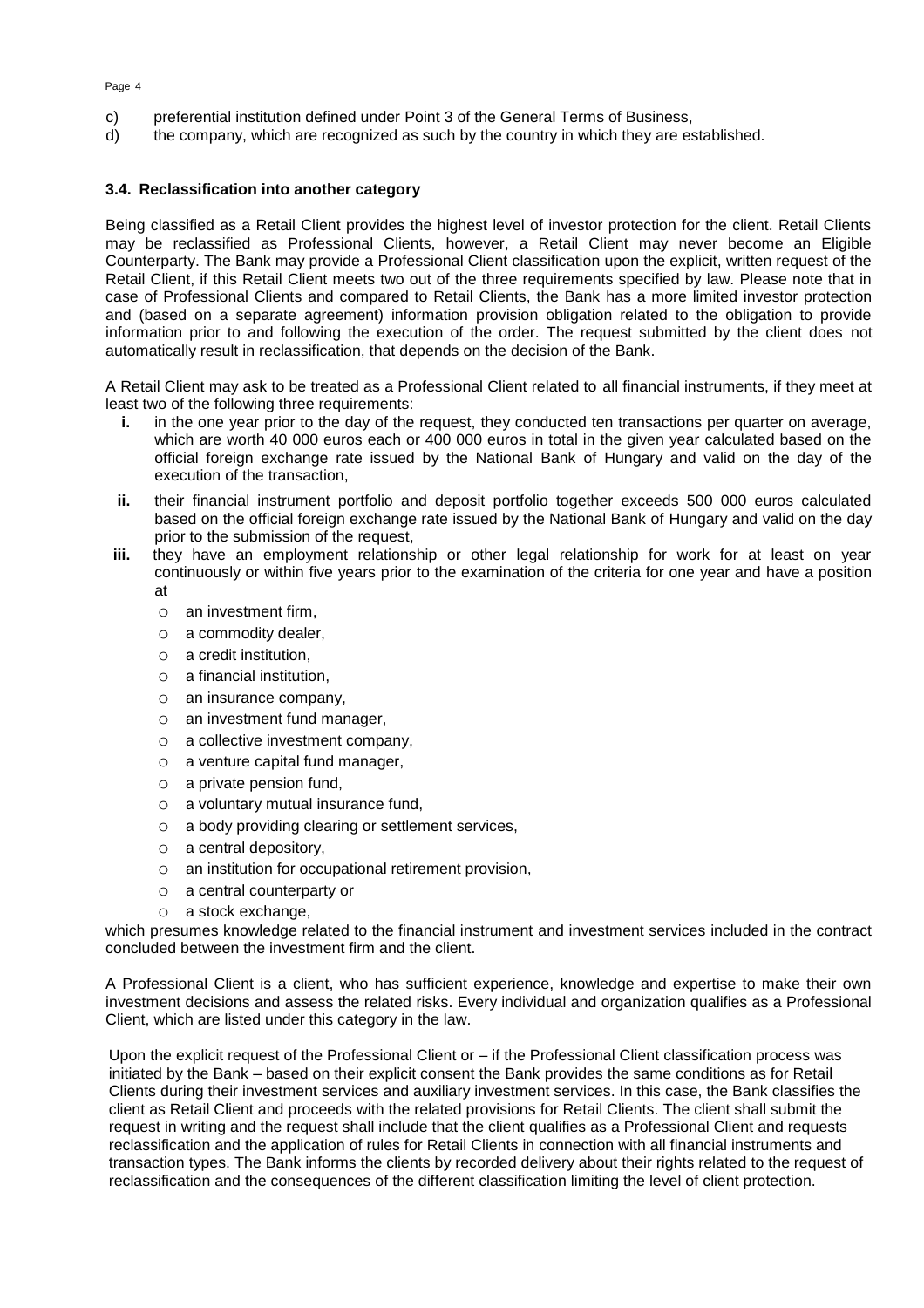# **4. Providing information prior to the transaction and obtaining prior information**

The service related to investor protection is the most comprehensive in case of Retail Clients. By these clients, the law stipulates the following for the Bank:

- $\Box$ Providing information:
	- o before the transaction
	- $\circ$  about the rules of investment services and the management of financial instruments,
	- o about the financial instrument, the transaction and the execution venue,
	- o about the fees and costs related to the transaction, which includes the advice/counselling costs, the cost of the financial instrument recommended or sold to the client (if applicable) and the client's payment method, including possible third party payments,
	- o about the confirmation of the execution of concluded transaction,
	- o Irrespective of the provision of investment advice, the Bank informs the client prior to the transaction:
		- about the rules of investment services and the management of financial instruments,
		- about the financial instrument, the transaction and the execution venue,
		- about the fees and costs related to the transaction and the financial instruments,
		- about the confirmation of the execution of concluded transaction,
		- about some details of its Execution Policy included under Point 10 of this information,
	- o In case of investment advice, the Bank:
		- prior to concluding the transaction informs the client appropriately about the financial instruments, which may be recommended for them during investment advice and about its relation to the issuer or provider of the instruments;
		- makes a statement for the client on a durable medium about the suitability of the product for the client, where it describes the given advice and how it meets the Retail Client's preferences, goals and other typical needs prior to concluding the transaction (or after the conclusion of the transaction without any unreasonable delay if the client initiated the conclusion of the transaction by a telecommunication device).
- Obtaining prior information (when providing investment advice for the client) about
	- o the client's investment objectives, and their willingness to take risks,
	- o the client's financial situation,
	- o the client's financial risk-bearing capacity,
	- o the client's investment objectives, investment periods,
	- o the client's investment experience and knowledge

The **information** is provided prior to transaction by the Bank for its **clients** as follows:

- o The rules of investment services, management of financial instruments are included in the Investment Terms of Business and the Master Agreement for Derivative and Spot OTC Transactions (hereinafter: **Treasury Framework Contract)**. The Investment Terms of Business is available at the branch offices and on the website of the Bank. This information summarizes the most important points about the investment services, which are further detailed in the Investment Terms of Business and in the Treasury Framework Contract.
- o The fees and costs of each transaction type is included in the List of Terms and Conditions, which is also available for clients in the branch offices and on the website of the Bank.

The client may disclose the information requested by the Bank during the **collection** of prior **information** by filling out the so-called Appropriateness and Suitability Test (hereinafter: Test), which is assessed by the Bank afterwards. The goal of filling out the Test is that based on the provided information the Bank may recommend a financial instrument for the client or the representative acting on behalf of the client, which adapts to the circumstances of the client or the representative acting on behalf of the client and is suitable to realize investment expectations. Based on the evaluation of the Test the Bank can act in the client's best interest as much as possible. The Bank requests the complete Test (irrespective of the provision of investment advice) to be filled out at the same time.

Obtaining information within the scope of the test is obligatory for the Bank if it provides investment advice services. The Bank wishes to gather information regarding the client's investment objectives, financial situation,

Page 5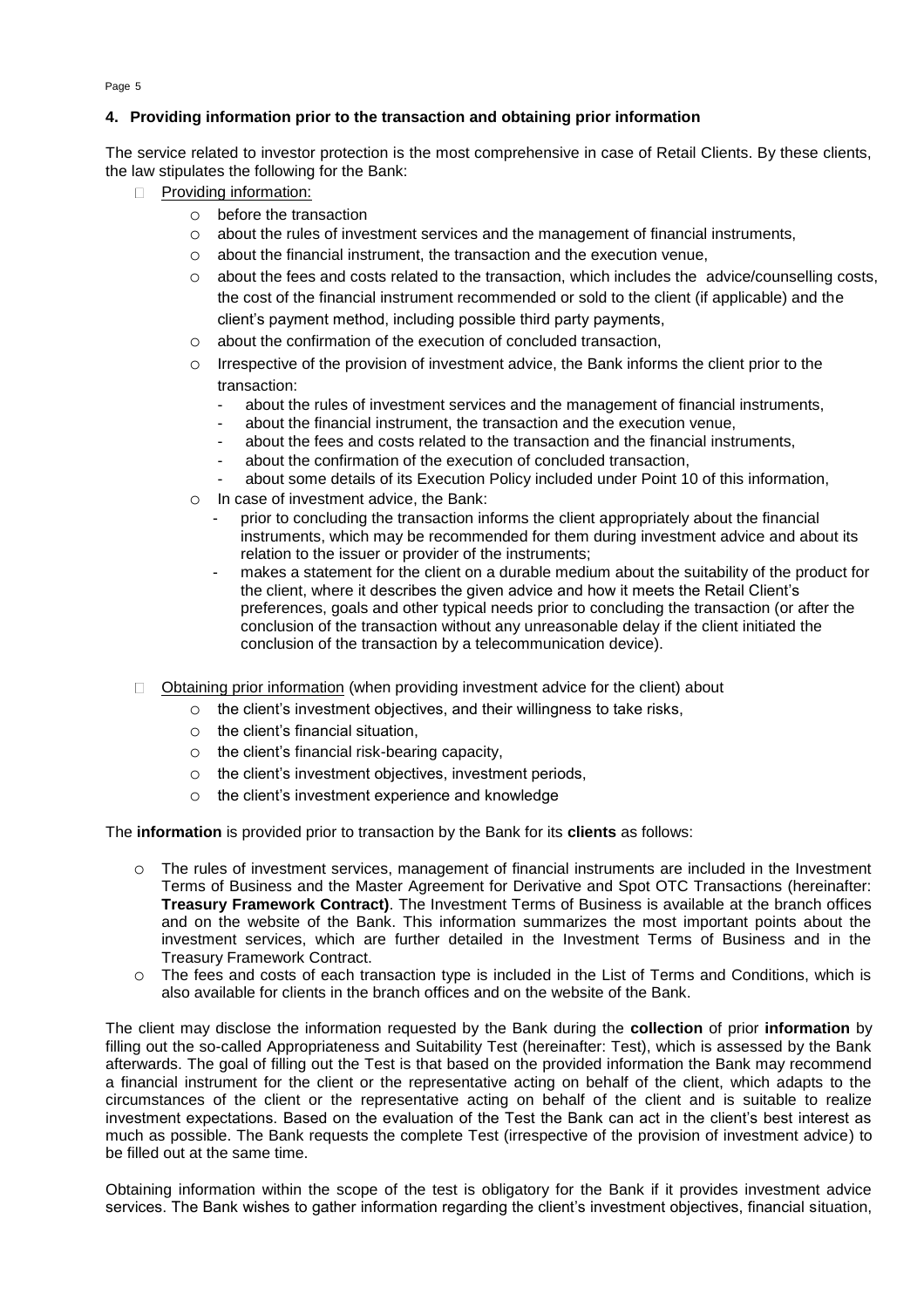knowledge and experience. The Bank drafts its recommendations based on the client's answers during the investment advice. The goals of the Test are detailed under Section 44(1) of the Investment Regulations Act.

In order to recommend the most suitable product for the client or company, the Bank classifies the client into one of the following four risk categories based on the filled out Test, which will be taken into account while composing the product portfolio most suitable for the client's risk profile.

- Risk-avoiding/Conservative
- Moderate-risk-taker/Balanced
- High-risk-taker/Dynamic
- Speculative/Aggressive

The Bank is obliged to obtain information within the scope of the test if it provides investment services besides investment advice. If the client does not wish to get investment advice, our Bank only assesses and evaluates their knowledge and experience on financial instruments and the related risks. The goals of the Test are detailed under Section 45(1) of the Investment Regulations Act.

If the client order is directed at an investment product not defined by the Investment Regulations Act and the transaction was initiated by the client, the Bank studies the client's knowledge and experience about the related products within the scope of the Test. If the client would like to conclude a transaction in a product not suitable for them based on the evaluation of the filled out Test, the Bank notifies them about this fact by explaining that the Bank is not at liberty to perform an order regarding such a product and the Bank denies the execution of these transactions.

The Bank has only one Test filled out for every legal entity or business associations with no legal entity and it provides investment services for the given client based on the information received through that Test, irrespective of the differences in the experience, qualification and knowledge of the authorised person(s) acting on behalf of the client during the individual transaction(s) in the future. Having regard to that, the subject of the Test will be the person filling out the Test on behalf of the client, with the proviso that the financial situation and the investment objectives of the the legal entity must be examined. The knowledge and experience relates to the natural person acting on behalf of the legal entity. Therefore, the person filling out the Test shall provide an identifiable signature. It is the client's responsibility that the person filling out the Test on behalf of the client shall have all the necessary authorization and qualifications to do so. The information in the Test is to be provided in a way, which guarantees that the information shared with the Bank is in harmony with the fundamental activity, objectives, risk-bearing capacity of the client as a whole. By filling out and signing the Test, the client acknowledges that the Bank is not able to gather further information regarding the individual employees in addition to the Test or take such information into account, while providing the service. If the natural person acting on behalf of the legal entity using the investment service of the Bank differs from the person filling out the Test, the natural person acting on behalf of the client has to declare that the transaction happens with the consent of the natural person filling out the Test.

The MiFID II regulation introduces the so-called "target market assessment" as a new element besides the appropriateness and suitability test. This means that primarily the issuers, producers of the product define the client profile for which the given product is the most suitable. This is based on the aspects, which shall be taken into account by the client during the Test and also consider when making the investment decision.

### **5. Information provision regarding the financial instrument included in the contractual transaction, the transaction, and the risk of the transaction**

- 5.1. The Bank provides information regarding the financial instrument included in the contractual transaction, the transaction, and the risk of the transaction in the Treasury Product Information available on its website, which details the following:
	- the risks related to the given type of financial instrument, including the explanation of leverage and its effects and the risk of losing the complete investment, including the risks related to the failures of the issuer or the events related to this, for example bail-in;
	- the identified target-market related to the financial instrument;
	- the volatility of the rate of the instruments and the limits of the available market;
	- the performance scenarios of the instruments based on different market conditions (both favourable and unfavourable scenarios);
	- information on the obstacles or limits of disinvestment;
	- the possibility that the investor takes on further financial and other obligations including pending obligations too – in addition to the cost of purchasing the instrument resulting from the transactions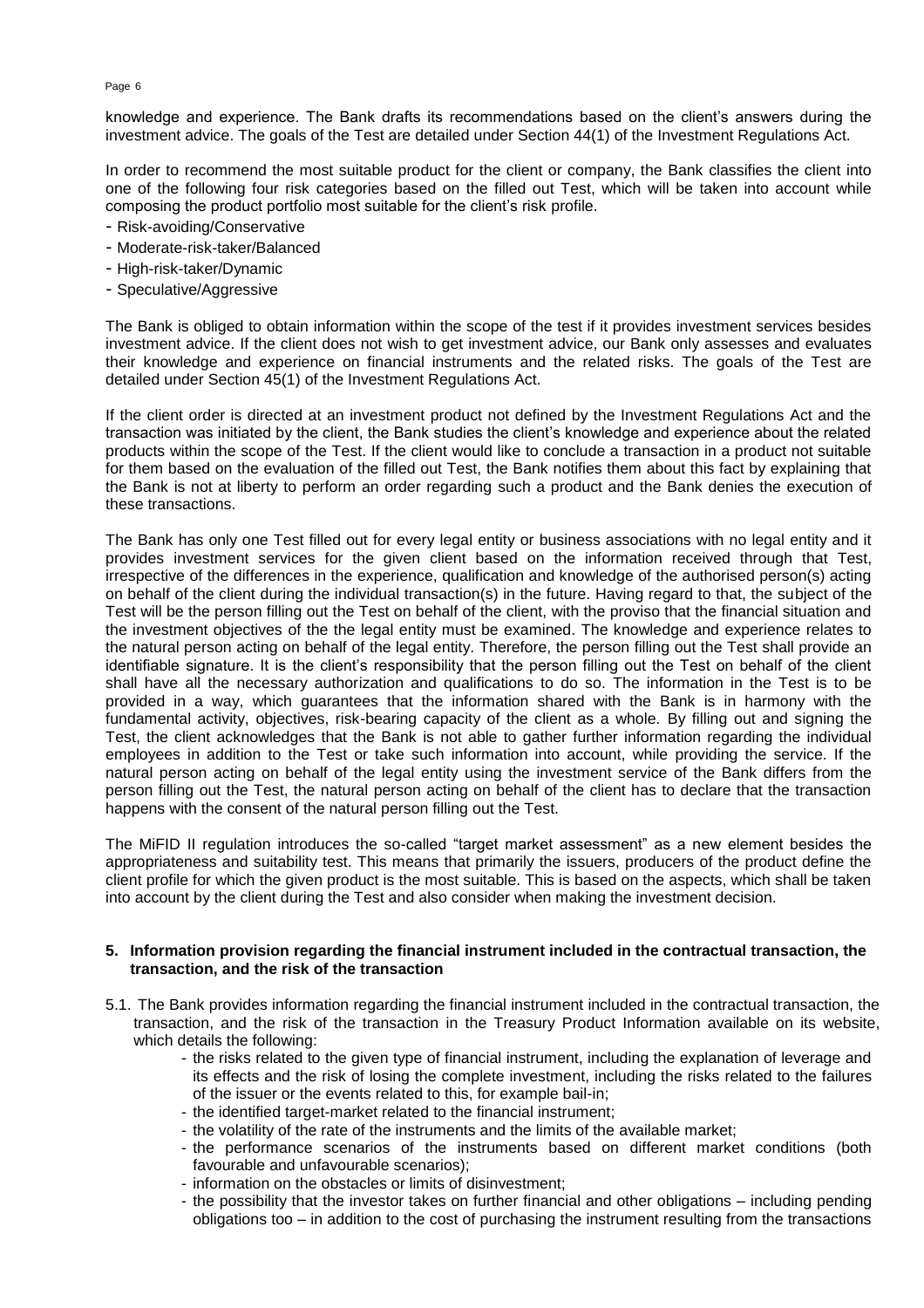with the financial instrument;

- deposit requirements and other obligations related to the given type of instruments.

Point IV–V of the General Terms of Business include the information on the transaction collateral applied by the Bank, and the protection, management of the client's financial instruments or funds.

If the financial instrument consists of one or more financial instruments or services, the Bank provides appropriate information about the legal nature and composition of the financial instrument, and about the impact of their interaction on the risk of the investment.

5.2. Point IV–V and VIII of the General Terms of Business include the information on the transaction collateral applied by the Bank, and the protection, management of the client's financial instruments or funds.

5.3. If the financial instrument consists of one or more financial instruments or services, the Bank provides appropriate information about the legal nature and composition of the financial instrument, and about the impact of their interaction on the risk of the investment.

# **6. Information on fees and costs**

- 6.1.The Bank does not charge a fee or commission in connection with the execution of orders in case of financial instruments subject to the Investment Regulations Act.
- 6.2.The Bank publishes the information about the costs prior to the transactions on its website in the Treasury Product Information and also provides that prior to the transaction by phone. This information includes:
	- expected costs in total incurring as a result of using the given financial instrument/investment service;
	- effect of the costs incurring on the client's side while providing the investment services (if applicable in case of the given financial instrument) on return.

6.3. Information about the costs after the transaction is provided by the Bank for its clients as follows:

If the Bank offered or sold instrument(s) to clients, it is or was in constant touch with the client related to the instrument(s) throughout the year, it provides subsequent annual information about all costs related to the financial instrument(s) and the investment and auxiliary services. This information is personal and based on the incurring costs.

The Bank may hand over the summary about the costs of the investment services and financial instruments together with any existing periodical report to the client. The Bank is entitled to stipulate the limited application of the subsequent information provision as specified under this point in the contract to be signed with Professional Clients and Eligible Counterparties.

### **7. Calling attention to the differences of instruments available within the scope of banking and investment services**

In case of a bank deposit, the Bank shall use the amount handed over to the Bank as an owner, but it is obliged to pay it back – with interest, the provision of other benefit or without that – for the client. The bank deposit is a liquid instrument, which is usually immediately accessible. The bank deposit is covered by the protection of the National Deposit Insurance Fund of Hungary (OBA). Detailed information on the protection provided by OBA is available on [www.commerzbank.hu](http://www.commerzbank.hu/) under "Information", "Further information", as "Compass to deposit insurance" and as "Information – supplementing NDIF's publication titled "Compass to deposit insurance""

In case of a financial instrument, the Bank shall not dispose as an owner over the instrument received, it does not pay interest on it, however, as a result of the client's investment activity and the market conditions the risk of complete loss of assets and subsequent cash deposit may arise regarding the amount received. Financial instruments include illiquid instruments, the quick selling of which may be problematic or only possible under the market or registered price at the given situation. The protection of the Investor Protection Fund (BEVA) covers financial instruments with the proviso that it is not liable for the losses resulting from market conditions unfavourable for the client. Detailed information on the protection provided by BEVA is available on http://bva.hu/en/.

Page 7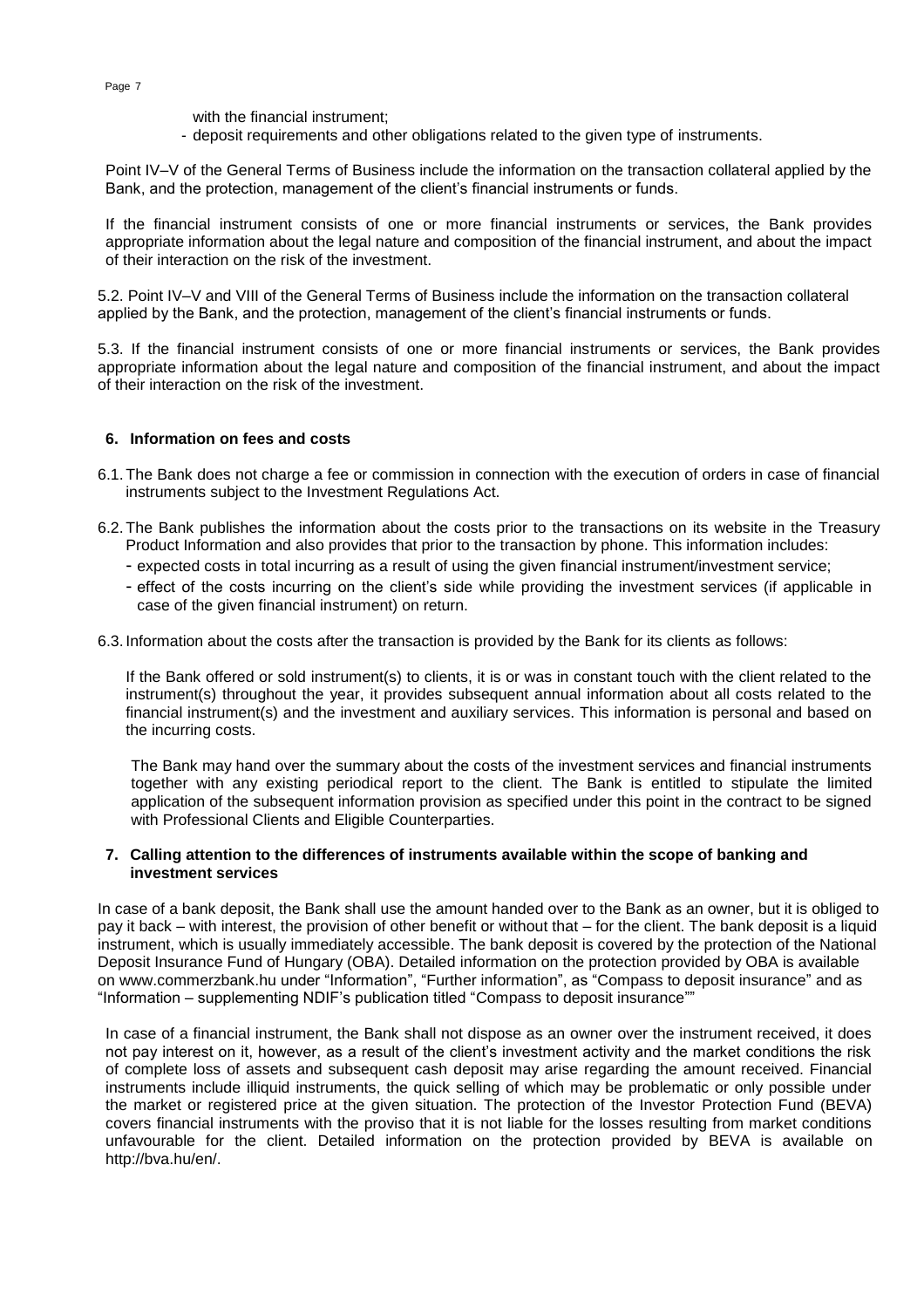# **8. Information to be provided in case of investment advice**

- 8.1. In case of providing investment advice, the Bank informs the client appropriately about the financial instruments, which may be recommended for the client during the investment advice, and about its relation to the issuer or provider of the instruments prior to concluding the transaction.
- 8.2.According to the modifications introduced by the MiFID II regulation, in case of providing investment advice, the Bank compiles a report for Retail Clients, which includes a summary of the advice and a detailed explanation of why the Bank thinks that the provided recommendation is suitable for the Retail Client, including how it meets the client's objectives and personal circumstances regarding the needed investment term, the client's knowledge and experience, and the client's attitude towards risk and their loss-bearing capacity. An agreement on the purchasing or selling of a financial instrument may only be concluded by a recorded phone call, which does not allow the prior handover of the suitability report. The client shall accept before the investment advice that the Bank will hand over the written suitability statement by recorded delivery immediately after concluding the agreement on the given transaction with the client.

Please note that the Bank only provides investment advice on a non-independent basis.

Please also take into account that the Bank does not provide regular assessments about the suitability of the financial instruments recommended for the clients.

# **9. Receiving and executing client orders**

- 9.1.The Bank only receives client orders by phone on the following numbers: 374-8150, 374-8184
- 9.2.The Bank interpreting the offered or recommended financial instruments assesses the compatibility of the financial instruments with the needs of the clients, for whom it provides investment services, and ensures that financial instruments are only offered or recommended if it is in the client's interest taking into account the identified target market of the end clients defined in the NGM Regulation 16/2017 (VI. 30).
- 9.3.A significant change affecting trade is that from 3 January 2018 the transactions, about which data shall be provided for the Supervisory Authority (Central Bank of Hungary) (these are generally instruments listed on the stock exchange or other trading venues, or instruments, whose underlying products are traded with on these venues) can only be concluded if the Bank has the so-called LEI (Legal Entity Identifier) identification code for the clients in advance. Since without this identifier no transactions shall be concluded from 3 January 2018 (as the Bank cannot meet its reporting obligation without it), the clients shall provide the aforementioned identifier for the Bank.
- 9.4. Confirmation of the executed orders

After the order executed within the scope of investment services, the Bank notifies the client by fax and confirms the execution of the order without delay, but at latest on the first workday after the execution in accordance with Article 59 and 61 of the Commission delegated Regulation (EU) 2017/565. Confirmation includes the following data:

- (1) name or other identification of the Bank,
- (2) client's name or other identification,
- (3) day of trading,
- (4) time of the order's execution,
- (5) order type,
- (7) name and identification of the financial instrument,
- (8) indicating purchase/selling,
- (9) amount,
- (10) unit price (indicating trading unit as well),
- (11) total cost,
- (12) total amount of the costs charged by the Bank to the client and if the client requests its break down by title, including if applicable the amount of the applied surcharge or discount, if the transaction was executed by a proprietary trading investment company and the investment company is responsible for the best possible execution of the client's orders, and
- (13) applicable exchange rate, if currency exchange is necessary for the transaction;
- (14) client's obligations related to the execution of the transaction, including the target date of the financial execution, and the bank account numbers and other information required for the execution.